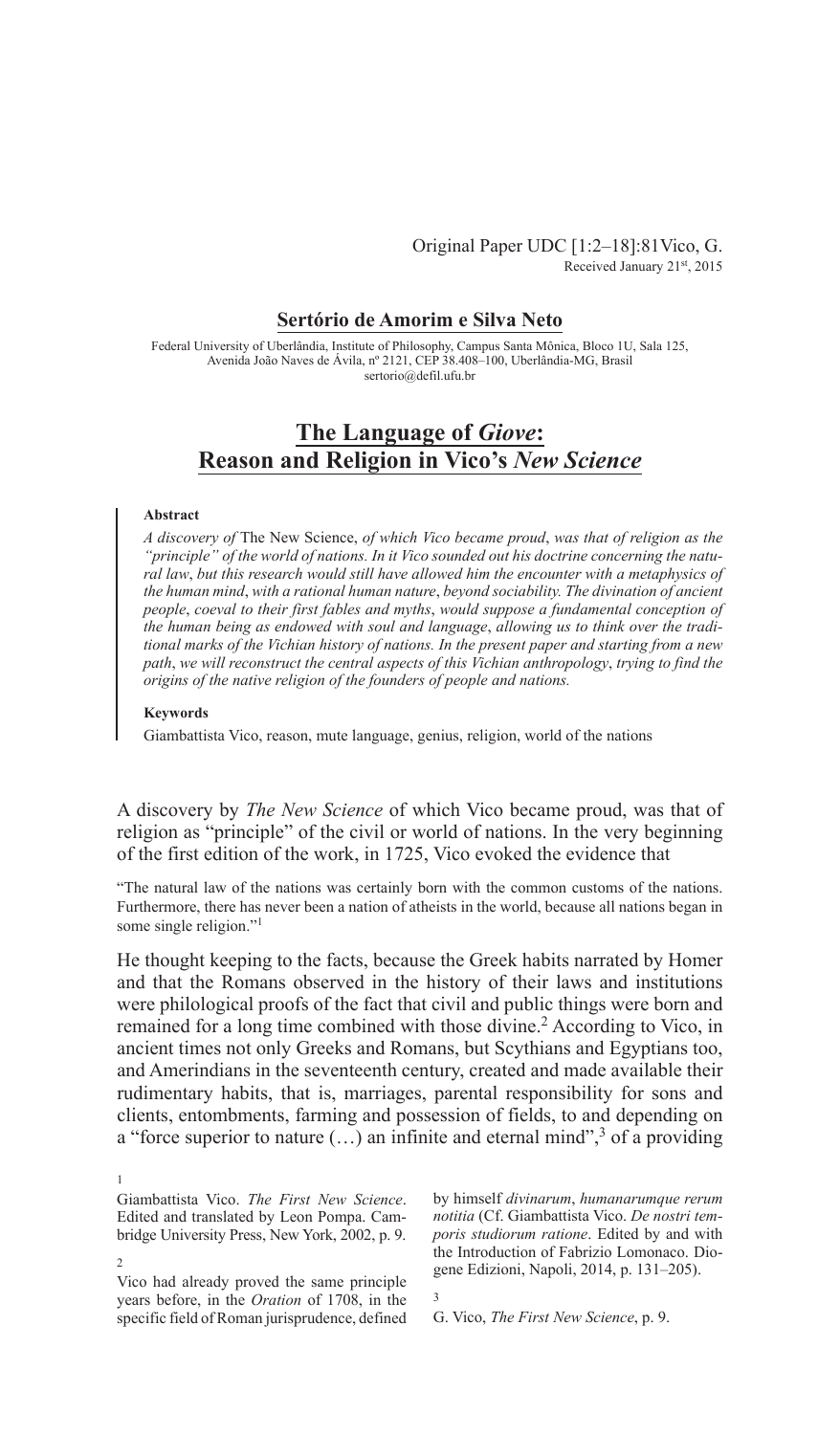*Dio* imagined with the features of various *Giovi*. That is the *factual data* on which the Neapolitan spent himself to investigate the *common nature of nations* and on which his new doctrine concerning the natural law settled, but this same research would still have allowed him the encounter with a "metaphysics of the human mind", with a *rational* human nature, beyond sociable, peculiarity of the Vichian idea of religion we intend to discuss in this paper.

It is clear that *The New Science* does not repeat the orthodox habits of the concept of religion; it is worth highlighting that, in the first plan of Vico's Science, there is not in evidence the "true religion" *revealed* by angels and prophets, but that "false" of the pagan people revealed in the essence of the historical *factum*, that is, in the postdiluvian, dense and terrible forest, by the erratic generation of Noah, sons of Ham, Japheth and Shem, and trough the magic-mystic play of *revelation* and *concealing*.

An opinion Vico repeated in the following editions of *The New Science* is that religion would have been arisen in the world of nations, and this many centuries before the coming of the "Son", as "science" of the "theological poets" or "vulgar wisdom of nations" methodologically characterized by the typical operation of the ancient ministers of "divination, which was a vain science of the future, through which men believed that the gods sent them certain sensory warnings",<sup>4</sup> and, as Vico the philologist notes, determining our common habit to call gods *divinities*, a term originated from the Latin *divinari*, "to foretell the future".5 If we take a careful look at the definition of *divination* above, we will perceive that, according to Vico, there is a matter of a rudimentary science of the *reading* and *deciphering of linguistic symbols*. <sup>6</sup> The data of the senses lead the theological poets to know the future only if they are collected as linguistic symbols, or as the eagle getting hold of a snake (Homer), a comet or a star are already symbols of the *explanation* of Jupiter, a so deep-rooted condition in the first mentality that came to us in the usual form: "wherever it sees some extraordinary phenomenon of nature, a comet for example, a dogstar, or a midday star, of asking straightway what it means",<sup>7</sup> as they really were words and not arbitrary physical events.

Divinity, a free mind, infinite and superior to nature, in order to be heard, was herself obliged to talk to the huge pagan people through natural phenomenons, completing a transubstantiation of the physical world identical to that realized in fables or myths with the help of metaphors and that we can call *animism*, "when it gives sense and passion to insensate things (…) by which the first poets attributed to bodies the being of animate substances"8. In this sense, Vico assured that "wholly ideal"9 it has to be the excellent fable, that is, able to show ideas, desires and passions into the arbitrary events of nature and to presume every intuition of object as a *symptom* of an ideal, interior and animistic reality, different from the sheer chance of matter, this way inseparably tying *divinari* and myth in his philosophical lecture, ordinary knowledge and poetry of the first theologians.

As Vico explains, this knowledge is not the truth, it is neither the science of philosophers nor the holy, Revealed truth, but it realizes the impossible, that is, it thinks that the forest has got a soul, the *substantial form*, but it does this, at the same time, with gravitas and solemnity, so it gives reliability to what it is saying. Referring to Aristotle, it has the property of the poetic "being the credible impossibility",<sup>10</sup> and particularly because *it gives mind to the body*. Explaining this in a better way, it is "*impossible*", because nature is inanimate *by itself*, it is pure matter and movements of matter, but it is "credible" as poetry generally tries to be, it is convincing since it is possible, as man shows, there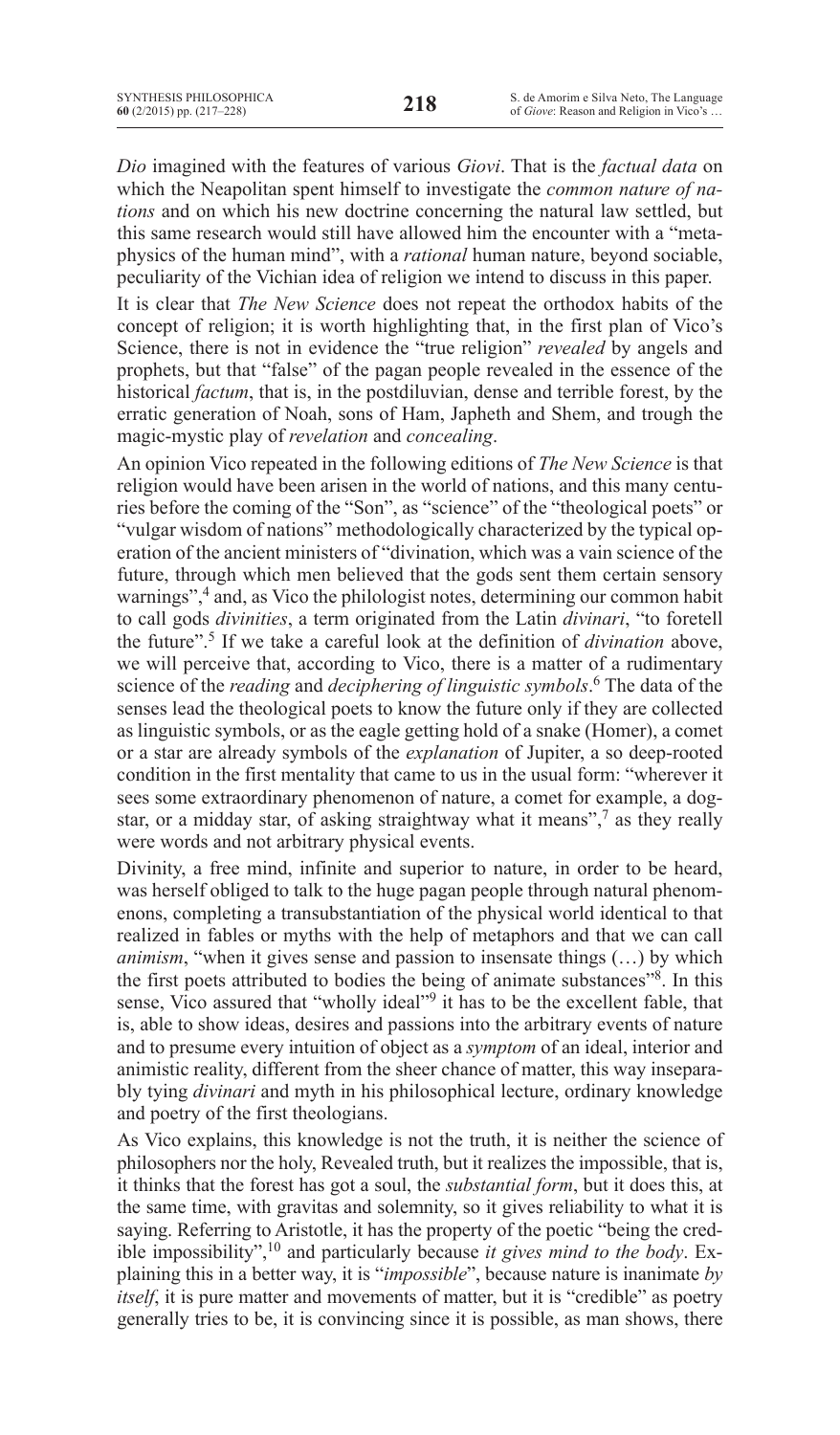exists a body provided with mind, idea and language. Aristotle (*Poetics*, Book IX) sees in this property one of the principles of the Greek tragedy: it needs to be "credible" and its recipe for poets is narrating "things that have happened" and, being those already occurred, to be possible to occur: "we do not yet trust that things that have not happened are possible, but it is obvious that things that have happened are possible".11 Aristotle's explanation helps us to reveal a central aspect of the mythological divinity: its credibility comes from its similarity to man, namely from the fact that it had existed and exists too animated beings and, for this reason, they are possible. What would be wrong to imagine nature as an animated body? Because it was possible, the pagan divinities were imagined to be formed by a free body and a free mind. And so children play this way, as Vico literally shows us in a passage of *The New Science* where he says that "it is characteristic of children to take inanimate things in their hands and talk to them in play as if they were living persons".<sup>12</sup> The same way children talk to toys, believing that they have souls – because it is possible to occur – the childhood of time was of men who talked to the forest.

The divination of the ancient pagan people, coeval to their first fables or myths, would therefore suppose a certain anthropology in their origins and constitution. Although nations are born with the reading of auspices and *humanitas* with them, the order of the reasons or demonstrations of *The New Science* needs the admission, properly before establishing the principles, of a fundamental conception of the human being as provided with soul and language, allowing us to rethink the traditional marks of the Vichian history of nations. In the following pages we will reconstruct the central aspects of such Vichian anthropology, which allow us to find in the conclusion and starting from a new path the origins of the native religion which founded peoples and nations.

## **1. Missing the language**

A Category of *The New Science* able to make explicit animism from primordial religiousness is that of *mute language*. Coeval to the very birth of the

4

Giambattista Vico. *The New Science*. Translated by Thomas Goddard Bergin and Max Harold Fisch. Cornell University Press, New York, 1948, p. 7, § 9.

6

A conception of knowledge as "reading" had been already developed by Vico, first of all in *De ratione*, in order to illustrate its topical method which, according to the right order of studies, it should be precedent the critical or Cartesian one. Topics would teach mind to travel all over the *loci* of subjects, writes Vico, "as they would travel the elements of writing" (G. Vico, *De nostri temporis studiorum ratione*, p. 39). The act of reading, or collecting and grouping the elements which form words, comes back to the centre of the topics of the metaphysical book of 1710 helping to describe his (Vico's) synthetic theory of knowledge, his conception of science as

*intelligere* (Cf. Giambattista Vico. *De antiquissima Italorum Sapientia*. Edited by and with the Introduction of Fabrizio Lomonaco and afterword by Claudia Megale. Diogene Edizioni, Napoli, 2013, p. 23–31).

- 7
- G. Vico, *The New Science*, p. 64, § 189.
- 8 G. Vico, *The New Science*, p. 116, § 404.  $\overline{Q}$ 
	-

G. Vico, *The First New Science*, p. 152.

10 Ibid., p. 153.

11

Aristotle. *Poetics*. Translated, with introduction and notes by Joe Sachs. Focus, Newburyport, 2006, p. 32.

12

G. Vico, *The New Science*, p. 64, § 186.

G. Vico, *The First New Science*, p. 10.

<sup>5</sup>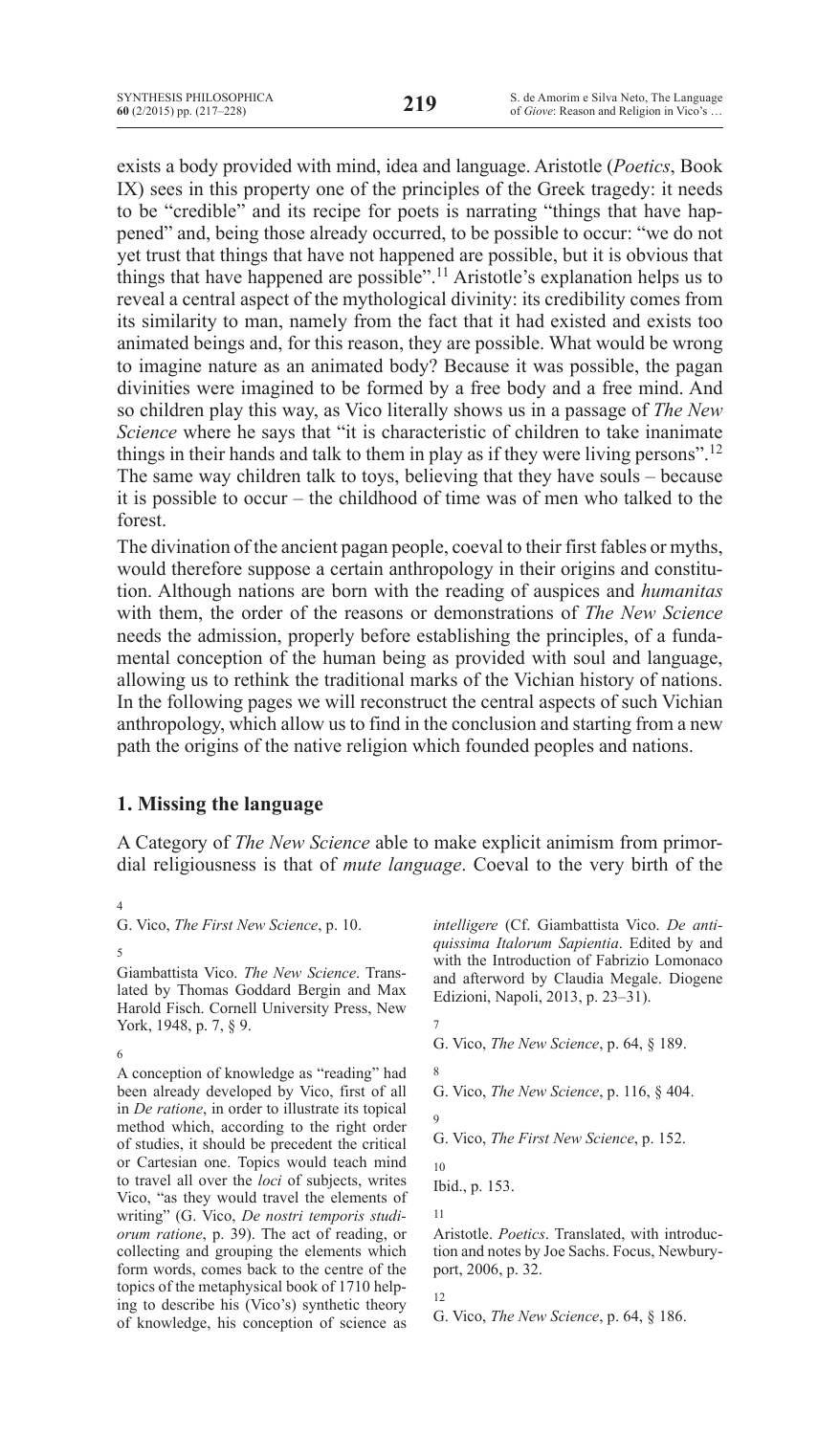pagan nations, its principles have to be found "in the ferine wandering of Thomas Hobbes's licentious, violent men, or Hugo Grotius's simpletons, solitary, weak and lacking all their needs, or Samuel Pufendorf's men, thrown into this world without divine care or assistance",<sup>13</sup> hence, in a representation of the *natural man* which in a concept only – that of *beast* – conjugates the characteristics of modern Jusnaturalism unsociable people earlier to Rousseau. Although he validates an important part of this Jusnaturalism, recognizing in the principle of nations a selfish man because of nature, a stupid, uninhibited and violent man, an *apolitical* man in the sense of not prospering in the *polis*, Vico radically takes position against him in so far as he sets this truth with impiety or without the cognition of God.<sup>14</sup> Vico, in turn, will find there one more favourable occasion to reaffirm the truth of the *sacred history*, "which is older than any profane history".15 Being more ancient, the first in chronological terms, the sacred history is suitable for offering a cause and explaining the reasons of such unsociability; in this sense, Vico's *natural man* will also have an "historical" origin: the *fall*, first of all "of the two great originators of mankind",<sup>16</sup> and later, of the sons of Ham, Japheth and Shem, because of whose impiety and disregard for the religion of their common father Noah had as a "punishment" the exile of the *humanitas* and found themselves obliged to adopt a lifestyle close to the animal nomadism, that of *beasts*. <sup>17</sup> Alienated from religion and from the parental authority of Noah, and, in the end, from the fear of God and of the Father, they hence moved according to the physical meccanicism, seemingly dismissed from any free will, that is, wandering through the dense forest of the earth because hunger lead them to food and fear put them to flight. Ham, Japheth e Shem descents, as Vico explains:

"when, with the sole aim of liberating themselves from the servitude of religion, which alone could preserve them in society, and, lacking any other restraint, they turned their backs upon the true God of their fathers, Adam and Noah, and descended into a bestial liberty in which, dispersed throughout the great forest of the earth, they *lost their language* and weakened every social custom".<sup>18</sup>

They forgot human habits, religion, marriage, but, as Vico highlights, they also *lost the language*, or better, the expertise to articulate voice sounds in vowels and consonants – they "came to forget the language of Adam".19 Inside *The New Science* this is not a loss of no importance. According to the narrative buildup order, *lost language* is a fact coeval to degeneration of the habits and of the lone wandering through the Forest; it is an important effect of the "ferine education" of the children left to their fate in the Forest, as Romulus, without family.

The *beast* is not mute because of the disease of his vocal organ, but first due to an involution – infantile regress – of the organ because of lack of use. Antonino Pennisi insisted on the topicality of the Vichian hypothesis recovering from psycholinguistics the understanding about the importance of listening to a language not only to learn speaking, but in order to develop and model the vocal organ, too: "a child (…) easily understands the meaning of many words but he can't pronounce them, he focuses himself on mechanically improving the articulating organs by reproducing sounds he heard".20 Vico comes to a similar conclusion in *The New Science*. Raised like wild beasts and left by their mothers soon after weaning, those children "who in time must have come to grow up without ever hearing a human voice, much less learning any human custom", $21$  that is, grow up wild and deprived of social cohabitation. Isolated, they mature without hearing human voices and without forcing themselves to reproduce them during childhood, this way atrophying their vo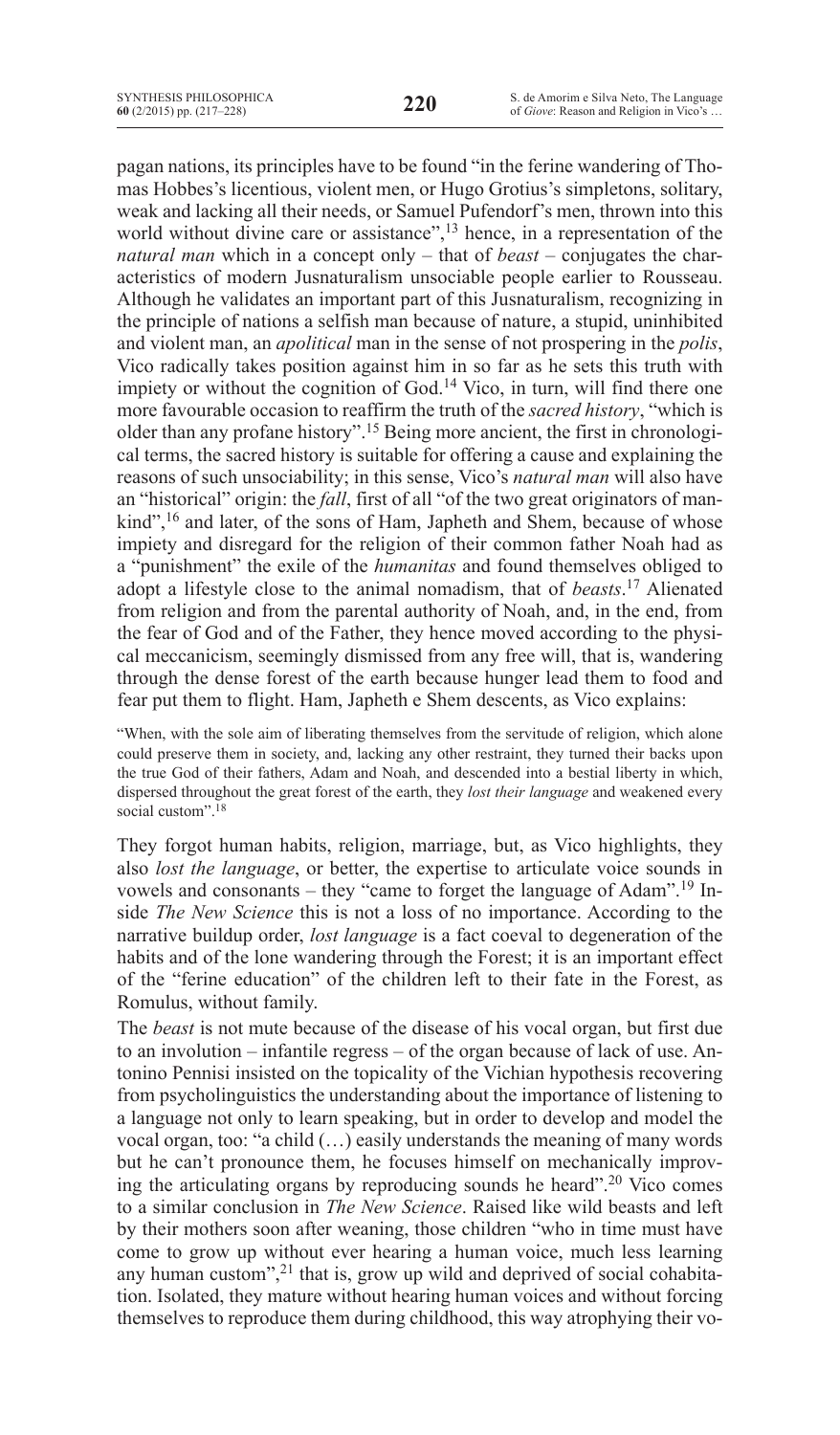cal organs and falling into the silence of articulate languages. The sounds they produce by their atrophied organs cannot be compared to voices anymore, but they are *roars*, *grunts*, similar to the sounds of nature. The insult of having repudiated the religion of the true God of their father Noah had a *lack of words* too, forcing the descents of Adam to live like beasts without language.

However, to the author of *The New Science*, besides the similarities, Noah's sons, even in this way, are not rude people, or beasts, but men. This seems to be another good reason to Vico for the christianization of the *beast*, because the biblical "history" of the fall is full of reminiscences of the beginning of time and offers some protection under the majestic "genealogical tree" of Adam. The *beast*, subdued to the parental authority's punishment, receives the exclusion as penalty and is alienated by the *humanitas*. In Vico's reasoning it is interesting that, although the *beast* is living on the margin, it maintains itself as a chapter of mankind's history, able to show better than everyone else the risks of a human life adverse to the authority figure. They are human beings, even when they behave themselves like beasts. To Vico, the beast decreases the boundary line between human and natural, without never transposing it.<sup>22</sup>

## **2. The mute language**

That of the animal is not a Vichian problem, as reminds the *title-page* globe of *The New Science* sustained by the Altar on one side only. The unsustained side of the globe is that more interesting to the Neapolitan, it is the "world of

13

G. Vico, *The First New Science*, p. 4.

14

According to Vico, "none of them took account of Providence when establishing his principles (…) and stand firm even were all knowledge of God" (ibid., p. 14–15).

15 Ibid., p. 72.

16

Ibid., p. 10.

17

The idea of *fall* of the *sacred history* allows Vico to conceive the first mankind by the decrease/subtraction of a group of characteristics. Its egoism and violence results from the loss of certain restrains and controls: they lost sight of the fear of God, the true religion, and of the Father, the parental responsibility, the paternal authority, that cools the less noble passions, and they dissolved their marriages with "unsteady concubinage", with carnal unions without decency, extraneous to the family institution and without generating legitimate sons. This strategy is continuous in the following editions of *The New Science*; however, some changes in the exposition of the topics from one to another edition tend, to place different emphasis on the characteristics of that decline, as in the case of the first

edition of 1725 and its emphasis on the *loss of the language*.

18

G. Vico, *The First New Science*, p. 40 – my own emphasis.

Ibid., p. 30.

20

19

Antonino Pennisi, "L'ingenium e i segni muti", in: Martone Arturo, Gensini Stefano (éds.), *Ingenium própria hominis natura. Atti del convegno internazionale di Studi (Napoli*, *22–24 maggio 1997)*, Liguori, Napoli, 2002, p. 291.

21

G. Vico, *The New Science*, p. 101, § 369.

22

Cfr. Nicola Perullo. *Bestie e Bestioni: il problema dell'animale in Vico*. Guida, Napoli, 2002. The author shows here Vico's permanent exercise of distinguishing brute men (*savages*) from *beast* starting from the separation between *spirit* and *soul*, *res cogitans* and *res extensa*, or more, as in Perullo's words, between "active, voluntary and deliberate sensitivity" and "a not voluntary, merely 'passive' living" (ibid., p. 101).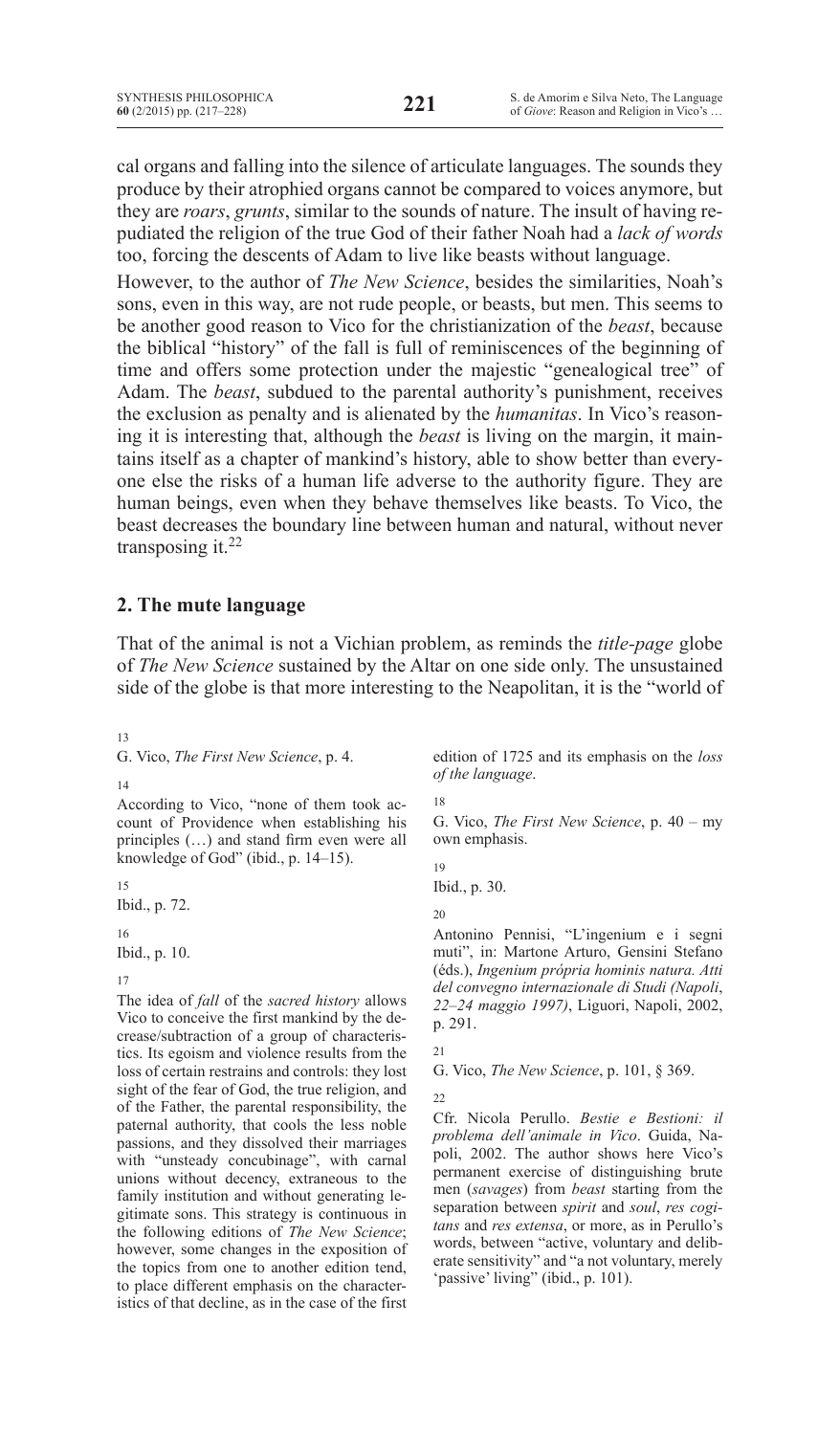human spirits  $(...)$  the civil world or world of nations".<sup>23</sup> Until then, according to his evaluation, philosophers only had studied the physical and natural world, paying attention to a side of the created matter only: that of physical and material bodies, subdued to mechanical laws. Nevertheless, they did not pay enough attention to the *human bodies*, that of creatures which are very different to the entirely material beings. This is the field of Vichian science even when it is referring to the *beast*. This way, it is not possible to reduce it to the condition of the *res estensa*, it is not the *beast* whose movements are caused by the encounter of bodies in the space, but it is basically *res cogitans*, a thing that thinks, that is, paraphrasing Descartes, a thing that wants, imagines and hears, that is why he will define the civil world or world of nations as "the world of human minds, which is the metaphysical world".24 In a work previous to *The New Science*, we read: "*Duo summa rerum genera summe diversa existere*, *substantiam intelligentem et substantiam corpoream*, *et ex utraque constare hominem*".25 This passage, in the same way which distinguishes, it indicates the reunion of the two substances in a unique being. Man distinguishes himself from brute man for having mind, but the aspect Vico emphasizes is that of the composition, so he will take again the distinction body-soul beyond the dualism, as he had already touched on in *De antiquissima*, "*Quin quia corpore et mente consto*, *ea propter cogito: ita ut corpus et mens unita sint cogitationes causa*".26 Even existing in gigantic, monstrous bodies removed from the equilibrate human shape, the *res cogitans* or *spirit*, as Vico preferred, impresses to such material disproportion the thin features of a human lineament, and even in sensations, when bodies are affected and respond to the external objects, movements are here different from those strictly physical, so that is why we can talk about a *philosophy without nature* in Vico (Piovani).

Known by his thesis on *Vichian sematology*, Jürgen Trabant notes that, in that case, "missing language" would be equivalent to missing voice, arbitrary phonetic signs, that is, articulated language, but not the language as a *sema*. 27 To restate the question, Noah's sons lose the control of the disciplined vocal signs, without never losing the ability of *formulating signs* and, with them, of thinking and knowing. Trabant saw in *The New Science* a *theory of the linguistic signs* in the modern style, according to which signs would correspond to the urgency of *knowing* and not to that of communicating or socializing. Its utility would originally be of cognitive type, its function to explain and orient the unlimited curiosity, "the misuse of which caused them to sin".28

It is clear the familiarity of the Vichian theory with a Cartesian conception of the language, as we find in the *Part Five* of the *Discourse on the Method*. Descartes notes there that men are always able, even the weak, to gather words, to put them together in speech and to communicate thoughts, but he insists that the characteristic which defines that competence as human is not in the exclusivity of the vocal organ, starting from which articulated sounds are emitted, being that this similar organ and competence is found in such sparrows like the "parrot". Men, instead of this, give evidence with the language that they "think what they are saying".<sup>29</sup> The emission of sounds is not the main feature of human language, and Descartes proves this considering the deaf-mutes from birth, that is, they are missing the organ and they cannot emit sounds, but they do not omit, for this cause, of "saying" what they are thinking, since, as also Vico says, they are used to inventing certain signs themselves through which they let themselves be understood.<sup>30</sup> The same way they think, mute persons have a language and they express themselves by written signs. What states human language and makes it different from other animals is giving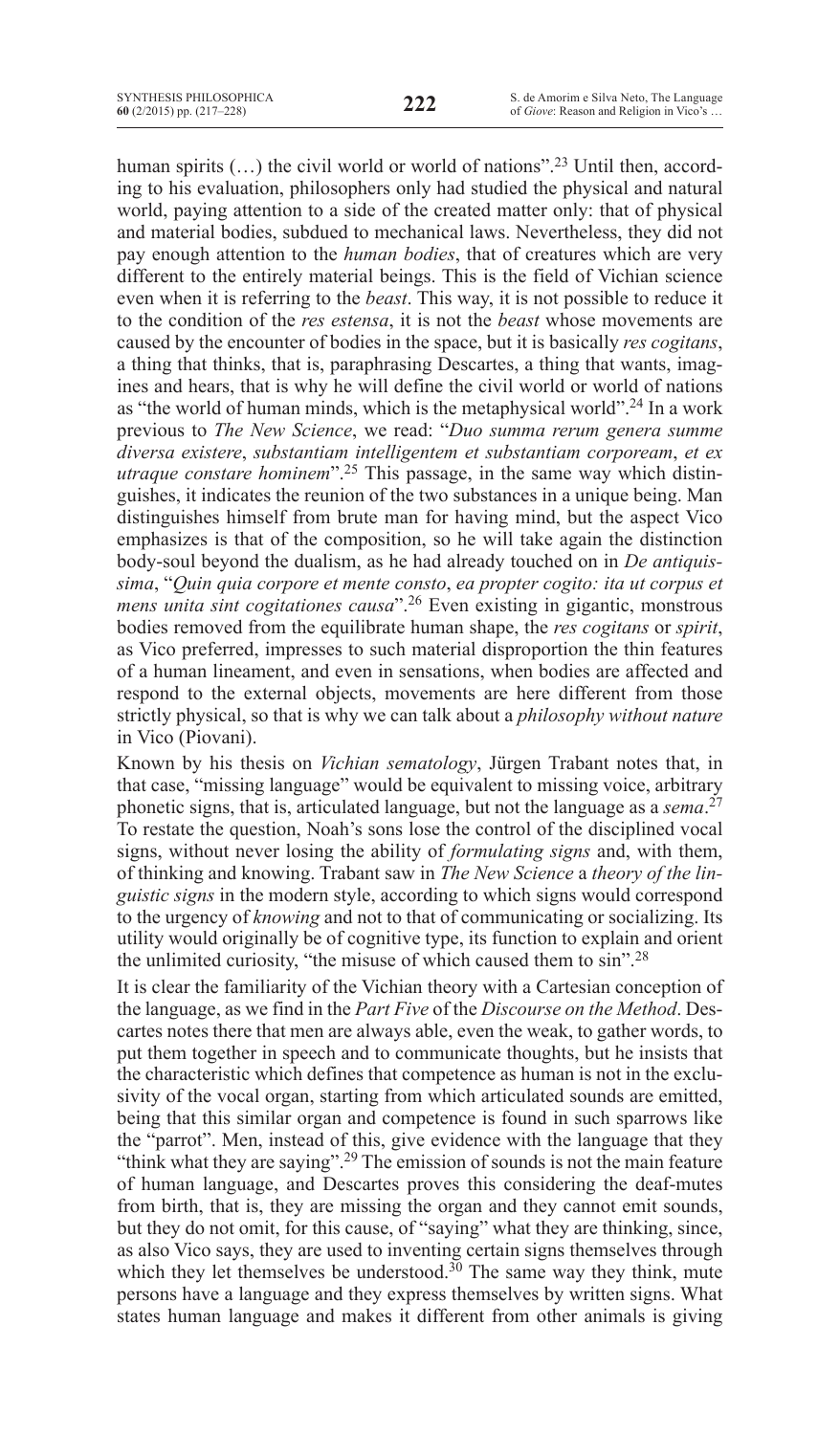body and matter, voice and action, the *res cogitans*, literally it is seeing or hearing (realize) a soul or a reason, a metaphysical substance that, present into language, is distinct from *physical* and mechanical body, and is not a product of the organs mere stimulation.

The language of mute persons arises from the impetus itself of the rational being. Let us see here how Vico described it in the 1725 edition of *The New Science*:

"the necessity to express themselves for communicating their ideas to others, at a time when, because of a lack of words, the spirit is wholly engaged in finding a way to express itself, makes such mute men naturally ingenious. Hence they express themselves by means of things and actions that have natural relations with the ideas they want to signify."<sup>31</sup>

The *beasts*, whose "natural curiosity awakens in them a desire to know what this thing wants to signify to them", $32$  when faced with their silence of vulgar language, they naturally invent a language of signs, from which they *give meaning* to their ideas through *things* or *acts* (gestures) that maintain relationships with these *ideas*.

The trademark of primitive speaking is the close identity between signs and "ideas", named by Vico "natural relationships", according to what we read in the above mentioned passage. Such "natural relations" of signs with ideas are different to those we found in the language of Adam or in the naturalistic thesis of Plato's Cratylus. Vico transfers this concept from the philosophical field of abstract essences and substances, to that poetic and vulgar of the *similarities*. First of all, it is about natural language, because its signs come to be, in certain cases, the conceived things themselves, or gestures of the body which remember and let us immediately think these things. The so named natural relationship existing between the two terms of the barbaric language is that of *similarity*. It is about "*quia elementa rerum naturalium extra nos sunt*",<sup>33</sup> about the easy act of highlighting from the external substratum the elements we want to significate, and how it is possible to find, in some cases, the complete identity of significant and significance. It is correct to call it natural language, we say this because it is unequivocal, independent from the conventionality of the linguistic signs based in a ability of coexistence of men which was inexistent in the beginning of times. Inside this field of forces, the properly poetic features

23 G. Vico, *The New Science*, p. 3, § 2. 24

Ibid., p. 3, § 2.

 $25$ 

Giambattista Vico. *Opere Giuridiche. Il Diritto Universale.* By Paolo Cristofolini. Sansoni, Firenze, 1974, p. 37.

26

G. Vico, *De antiquissima Italorum Sapientia*, p. 64.

27

Jürgen Trabant. *Cenni e Voci. Saggi di sematologia vichiana*. Arte Tipografica Editrice, Napoli, 2007, p. 52. In Vico's philosophy, he writes, "language is cognitive matter (…) it is, at the same time, corporeal and mental", that is, "in *sema* idea and material significant are closely connected" (*Ibid.*, p. 64–65)

G. Vico, *The First New Science*, p. 236.

29

28

René Descartes. *Discorso sul Metodo*. Translation by Maria Garin, Laterza, Bari, 2014, p. 79. 30 Ibid. 31 G. Vico, *The First New Science*, p. 150. 32 Ibid., p. 75. 33

G. Vico, *De antiquissima Italorum Sapientia*, p. 94.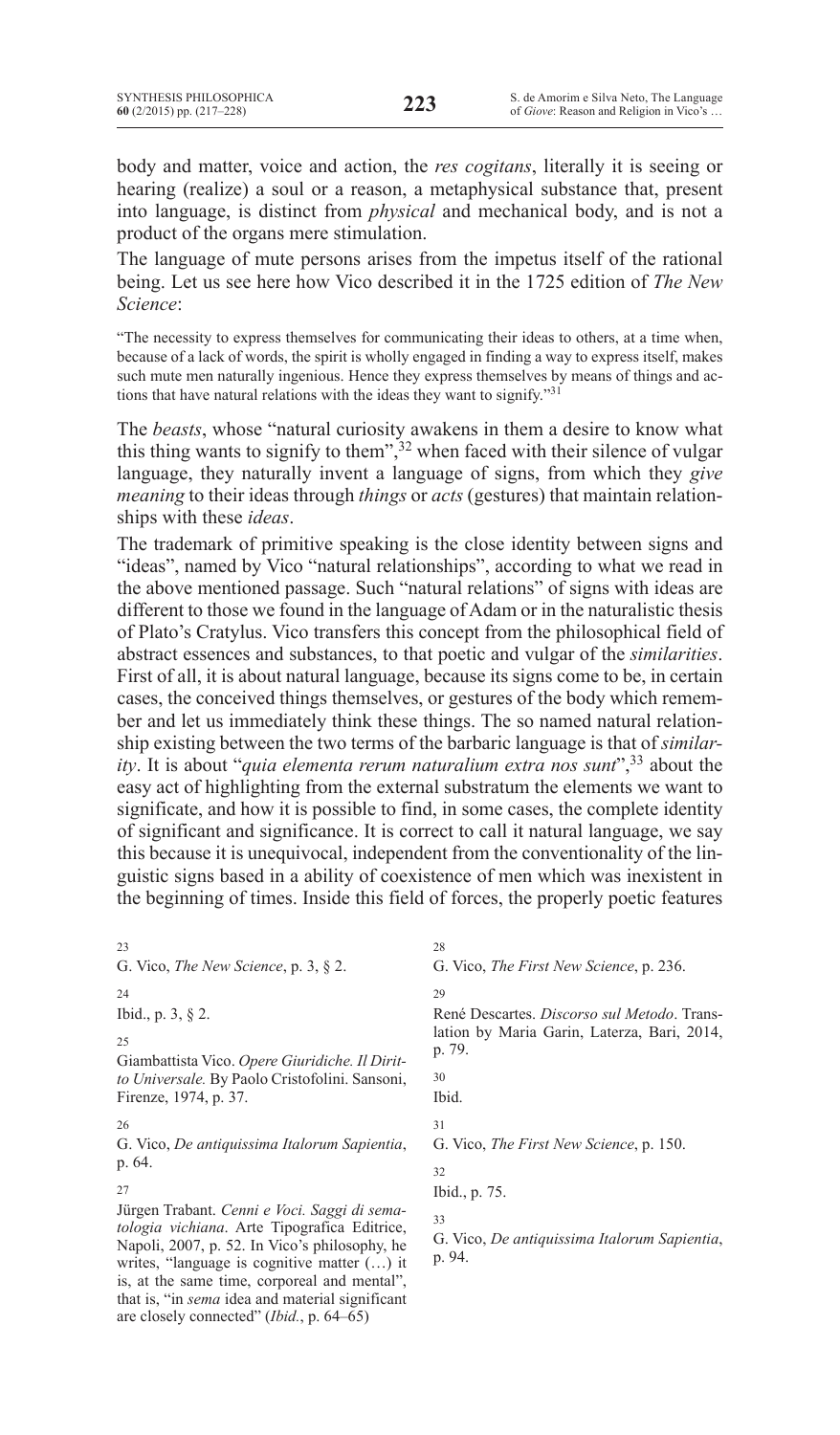of the Vichian principles arises: mute persons are poets in an etymological sense, they are *poietes*, makers of signs, but also because they use *mind*, the common faculty of poets, which has got the virtue of composing things by similarity, as with metaphors and metonymies is. Aristotle, first of anyone else, had proved (*Poetics*, Book XXII) the necessary implication between creating good metaphors and how to see this which is similar. Considerations on metaphor in Aristotle's *Poetic* allow us to find again the Vichian poetic. Aristotle observes that the ability of creating metaphors is not dependant on the technique of the poem, because it is a poet's gift: "for this alone cannot be grasped from anyone else and is a sign of natural gifts, since to use metaphors well is to have insight into what is alike".<sup>34</sup> If, on the one hand, there is here the recognition of *mind*, such knowing how to see the similar, as an important faculty of poetic creation,<sup>35</sup> on the other hand, being a gift, mind logically comes before its language training and, for this, it is a credible poetic faculty even to those mute people. This way, mind would allow imagining an unusual situation, surely apt to Vico's philosophy: that of the poet without language.

## **3. The fable of Jupiter**

Another significant aspect of the above mentioned passage from *The New Science*, is the use of the verb *to explain* in the reflexive form (*to explain oneself*) denoting the action which reflects itself in the own subject who is acting. In this aspect, there is a rift between Vico and Descartes' theorizations on language. Thus, Vico suggests that primordial thinking was basically desire to express sentiments and passions, absorbing them in a significant body (or sign) and so explaining them. The reflexibility of *to explain* reappears in another central passage of *The New Science* where he talks about the cognition of Jupiter, a cognition which generates the vulgar knowledge of the theological poets: the divination of pagan people, allowing us to find again, at the end of the subjects, our starting point. Vico's loners "expressed their passions by shouting, grunting and murmuring, which they did only under the impulse of the most violent passions".<sup>36</sup> The men of *brutal solitude* are the wide world, they are self-sufficient. Closed into their egoism, they only represent the external world, "the great forest of the earth", or because the forest can satisfy their basic needs or put their life at risk, while they find there "shy and indocile women (…) pasture and water" or they have to "flee from the wild animals".37 Until then, the forest was not as a cognitive challenge to the primordial thought, it continued in a sort of sleep, as something still to be discovered. What seems to be invalid for a whole animic bubbling universe, *under the impulse of the most violent passions*, sufficient to activate in the *beast* the rational transport to explain, to mean – literally, to give sign – to an internal world, closed to eyes, but that let its voice to be heard and expresses itself into the body; the example of the child who cries and throws himself to the ground to express frustration and do this also without the presence of adults, mainly to give *expression* to that sentiment.<sup>38</sup> The context of the Vichian non-verbal language is solitude and egoism of the first mankind, and that Adam's rational need of *explaining*. Vico's theorizations concerning the nature of primordial language are not secondary to *The New Science* crucial discovery that "among all people the civil world began with religion" – principle indicated into the title-page painting by the figure of the *lituus*, "the staff with which the augurs took auguries and observed the auspices" $39$  –, on the contrary, they are presumed and reconstructed there in full details, as we think to show. The language of the *beast* without language, with which it reaffirms,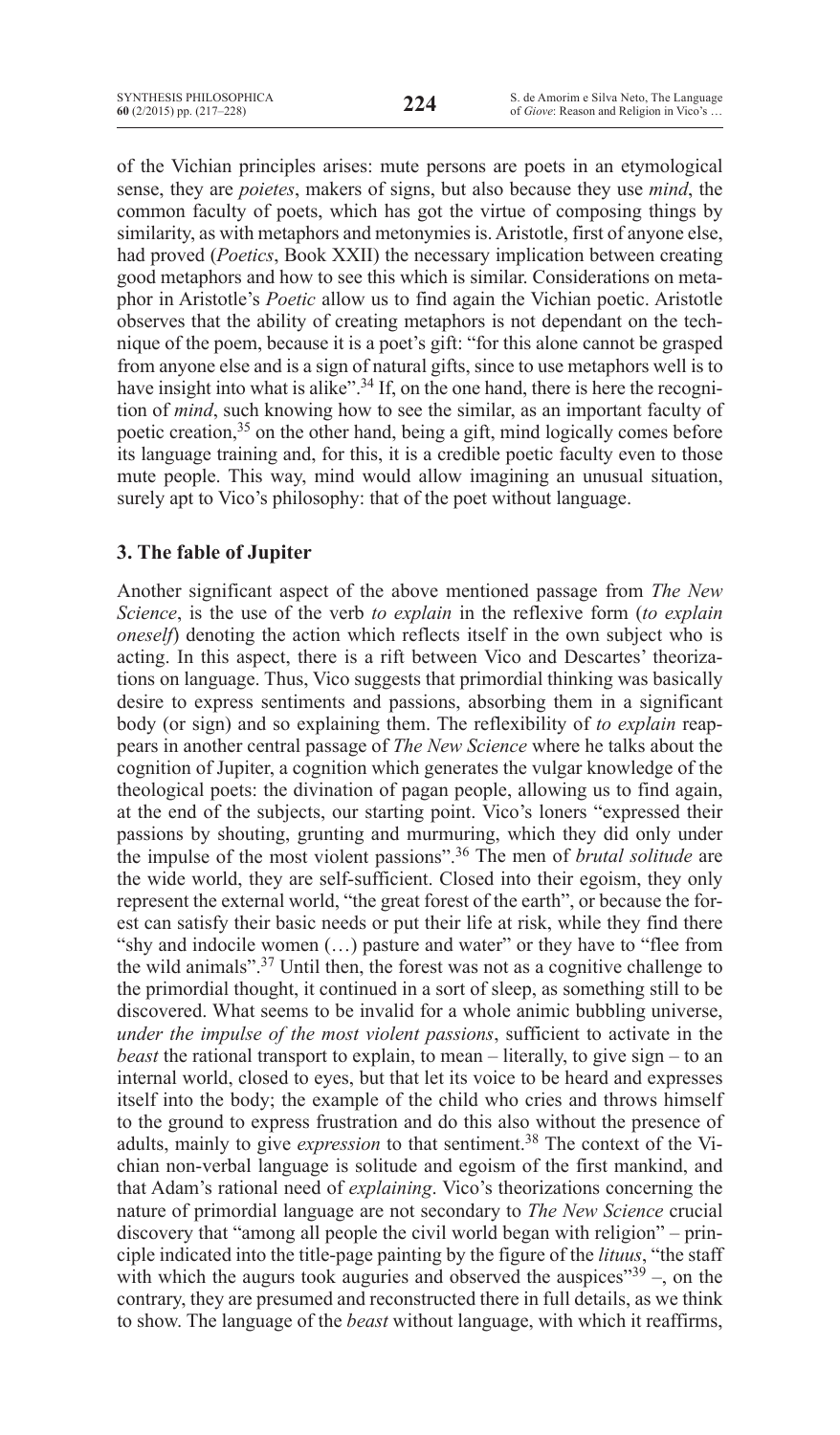despite the fall, its rational nature, allowed the form, the archetype, starting from which Jupiter was generated, the religion of auspices reading was made possible and, for the first time, the post-diluvium forest was thought about and explained. Vico lets us know that the ability of the *beast* to explain its passions by roaring, grumbling, gabbling and shaking the body, is something preceding and conditioning that which he would consider the first human cognition or fable, depicted in broad terms in the following passage of the 1725 edition of *The New Science*:

"Thus we reveal the first fable of all, explaining the mode of its birth and determining its time. It was born when, living in bestial solitude, men were all force and, like so many children, expressed their passions by shouting, grunting and murmuring, which they did only under the impulse of the most violent passions. In this state in which they were ignorant of the causes of thunderbolts that they had never heard before, at least those of them who were more roused from their stupor imagined that the sky was a vast, animate body which, by shouting, grunting and murmuring, spoke and wanted to communicate with them."40

In the first part of the quotation, we see that an awakening occurs: that of the thunder, never heard before with such intensity. When the thunder roared in the sky after the Flood, the brutal lonely man, with unquestionable topic force, roused towards nature and, finally, became curious of those phenomena beyond the passions of his own body. The movement of looking up and inclining the head to the sky became from then on the symbolic action of the contemplation of the universe by the ancient astronomers. The thunder which breaks the sleeping of experience transforms that *explaining oneself*, expression of wild states of mind, into the own explanation of natural phenomena, starting from the shouting nature. It is a matter of a second stage of history as reason, source of people's first knowledge; but, its realization and results completely depend on that process of creation of a *natural language*.

If we pay attention to the passage above, we can clearly perceive an *ingenious*, poetic operation. In the same way "with only the most miserable ability to explain themselves, men will unite things wholesale",<sup>41</sup> this own man also collected things in order to explain the surprising natural effect the cause of which he did not know, or better, brutal lonely man joined to himself and to the natural universe, starting the first fable of history, on Jupiter. Trying to write again the Vichian passage: hearing such thunder, the *beast* feels itself confused, as something expressing/explaining its inner world, will and passions, anger and fear, with the help of bodies and of its own body, with gestures and emitting disharmonic sounds, because of disjointment, so it is

#### 34

Aristotle, *Poetics*, p. 56.

35

Stefano Gensini, justifying Aristotelian reminiscences of the Vichian concept of mind, notes the tendency of literatures on the *Sixteenth Century* mind to translate the term *euphyia* in Aristotle's *Poetics* with "natural disposition of mind". (Cfr. Stefano Gensini, "Ingenium/ingegno fra Huarte, Persio e Vico. Le basi naturali dell'inventività umana". in: Martone Arturo, Gensini Stefano (éds.), *Ingenium própria hominis natura. Atti del convegno internazionale di Studi (Napoli*, *22–24 maggio 1997)*, Liguori, Napoli, 2002, p. 48).

37

Ibid., p. 8, § 13.

38

The internal senses "*autem natura homini inditos*, *ut brevibus ac praesentibus voluptatis dolorisve notis utilia et noxia vitae discernat*", and while they pre-exist in the thinking substance, "*de voluptatis et doloris veritate ipsus mentis esse iudicium*" (G. Vico, *Opere Giuridiche. Il Diritto Universale*, p. 37).

39

G. Vico, *The New Science*, p. 7, § 8–9.

40 Ibid., p. 152.

41 Ibid., p. 157.

36

G. Vico, *The First New Science*, p. 152.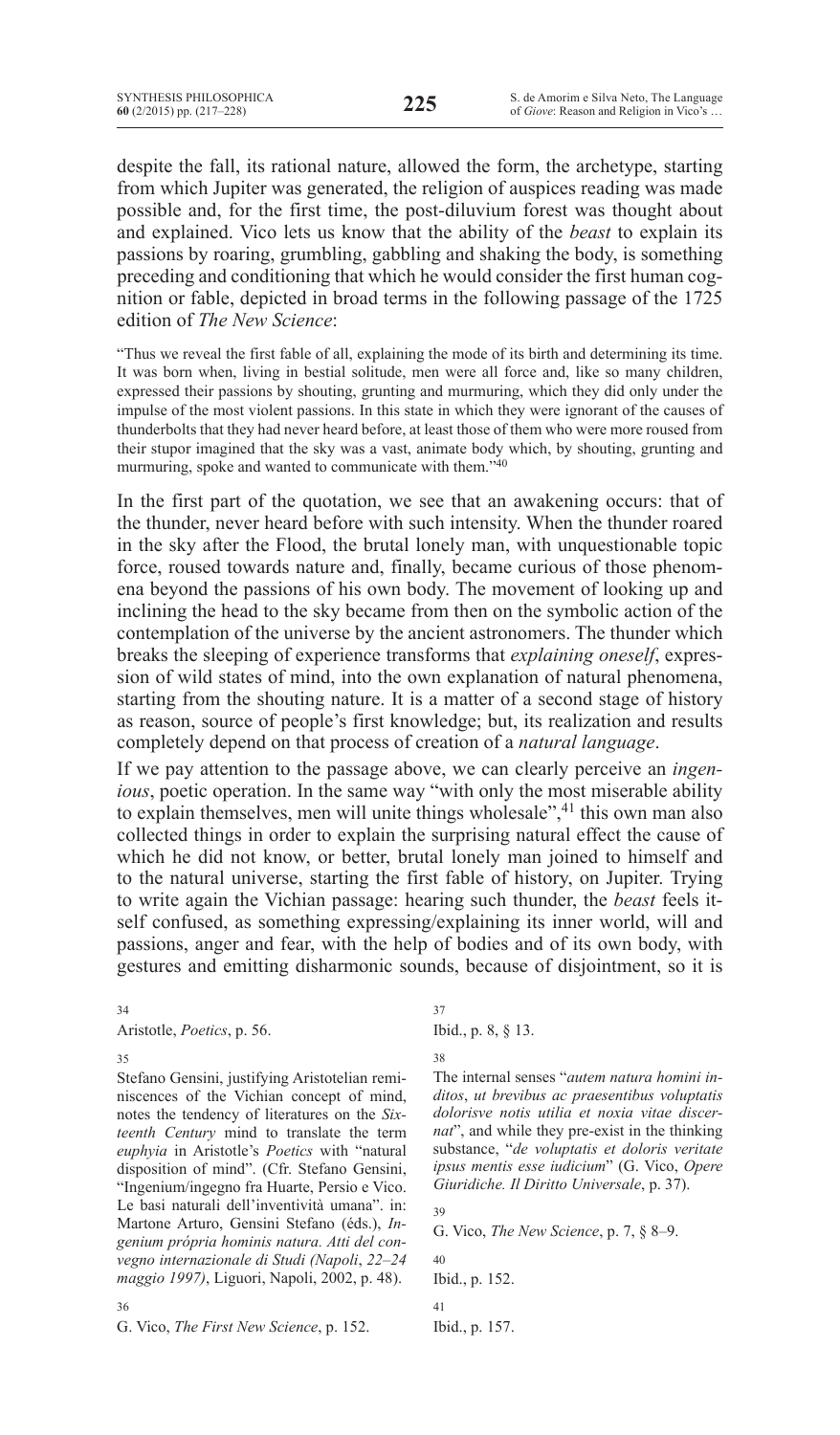speaking a *mute language*; immediately it notes *what is alike*, <sup>42</sup> that is, it captured the similarities existing between it and the thundering forest, with its unnatural and inarticulate sounds and extreme weather phenomena, falling trees and flooding rivers, and collects ingeniously the two things far from one another, as in a metaphor. So, poetics comes before "language", as hearing and imagining are previous to thought and judgment.

The natural language of mute persons, on one side, was responsible for giving to a primitive an idea of his being, so he could feel himself similar to postdiluvian nature. Paraphrasing the famous *Dignity LIII* of *The New Science* of 1744, it is correct to say that the idea the *beast* has got of its being is not absolutely the result of "reflection with a clear mind", because it is under the impulse of the most violent passions, but this does not mean, nevertheless, that the beast only "feels, without observing". As Vico would say, with its spirit pervaded with passions and sensations, "they observe with a troubled and agitated spirit"<sup>43</sup> The beast does not really imagine itself with clear brain, otherwise, it cannot be reduced to a simple "hearing"; this condition, which is in Vico's axiom as the first of mankind, is from the historical point of view as much abstract as it is in the Adamic origin of the *beasts*. In certain assertion of *The New Science*, whose meaning and formulation keep themselves alike in the following writings, this abstract character is clear. It is clear in the above mentioned passage, evident in it, that Jupiter's fable is the case of that natural inclination of our mind, many times and in different ways evoked by Vico: "When men want to create ideas of things of which they are ignorant, they are naturally led to conceive them through resemblances with things that they know".44 Thunder and storms, the unknown, in order to lead the Vichian *beast* to create an imaginative religion, it cannot simply "feel without observing", but it has necessarity to suppose some previous knowledge and, as Vico writes, "since the nature that we know best consists in our own properties, men attribute to things that are insensate and inanimate, movement, sense and reason".45 Similarity is established here starting from an already known thing: one that *explains* its passions by shouting, grunting, growling and shaking body, the *beast* itself. Because, first a being existed which explained itself through the body and gave life to the expressive dimension inside which, as we saw, formed a "confused idea" of its own being; then the invention of a divinity became possible with a gigantic and expressive body (nature), gesticulating and shouting in order to *explain itself*. "Naturally ingenious" mute beings come up to the things, collect them, creating a Sublime divinity, which speaks through gestures and things, and personifying the natural universe, whose phenomena turn into "the characters of corporeal substances which were imagined as being intelligent".46

The poetic operation of doting bodies of a mind is an action of double feature in Vico's themes: on one side, it represents the creation of the natural language, based on the similar relationship between ideas and things; on the other side, it means the animism of divination, too, this is deep-rooted into the similarity between the forest (the thing) and the brute man (the idea). The loner represented, with bodies and body's gestures, his passions; later, with the forest and the thundering sky, he represented a confuse idea of his own being thinking thing. To Vico's *beasts*, bodies hide ideas and give substance to an inner, animic world, which is open to reading and deciphering, this way merging the domain of language and knowledge and helping to extend the humanistic and civic feature of Poetry.

To Vico, the knowledge of theologian poets was mainly constituted as a linguistic experience, first of all signs being deciphered, or because of the act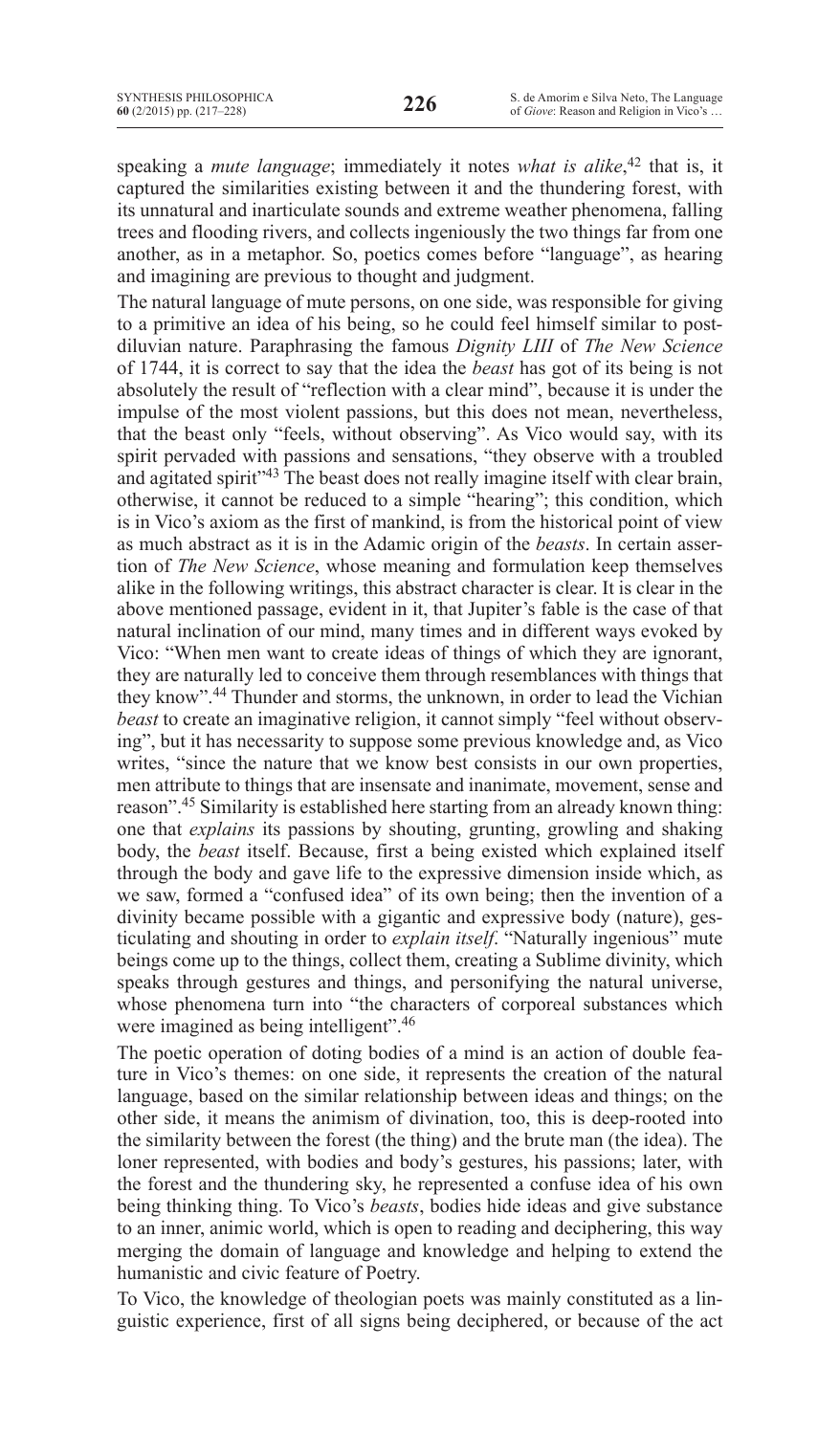of reading which defines it (the *divinari*), but also because it fantastically supposes the alterity of an emitting subject, or because of the communicative action supposed here. The *thinking thing*, in this case, is not the cause of entertaining the truth in sciences, but also of the fact of men living socially and with justice in the world of nations. The *divinari* carries with itself the sentiment of alterity, of not being alone in the world: the presence of another being that, like it, can speak and communicate, expressing desires and frustrations, wanting to understand and be understood, creating consents. This alterity, whether it is called Jupiter, Zeus or Amon, breaks the isolation and puts an end to the solitude of the *natural man*, giving shape to a first expression of socialization inside the fabulous conversation which characterizes people's paganism. The communication with Jupiter – *beast's* personification into nature – set the stage to the wide human conversation made by the first family men with their wives and sons and, finally, with their clients. False religion based on false gods, such paganism would be responsible for the reintegration of Noah's rebel sons into the condition of family and the process of re-appropriation of lost *humanitas*, in a time "that Heaven had reigned on earth over men and had left great blessings to mankind".47

## **References**

Antonino Pennisi. "L'ingenium e i segni muti". In: Martone Arturo, Gensini Stefano (éds.), *Ingenium propria hominis natura. Atti del convegno internazionale di Studi (Napoli*, *22– 24 maggio 1997)*, Liguori, Napoli, 2002, p. 281–294.

Aristotle. *Poetics*. Translated, with introduction and notes by Joe Sachs. Focus, Newburyport, 2006.

Giambattista Vico. *The New Science*. Translated by Thomas Goddard Bergin and Max Harold Fisch. Cornell University Press, New York, 1948.

Giambattista Vico. *Opere Giuridiche. Il Diritto Universale.* A cura di Paolo Cristofolini. Sansoni, Firenze, 1974.

Giambattista Vico. *The First New Science*. Edited and translated by Leon Pompa. Cambridge University Press, New York, 2002.

Giambattista Vico. *De antiquissima Italorum Sapientia*. By and with the introduction of Fabrizio Lomonaco and afterword by Claudia Megale. Diogene Edizioni, Napoli, 2013.

Giambattista Vico. *De nostri temporis studiorum ratione*. By and with the introduction of Fabrizio Lomonaco. Diogene Edizioni, Napoli, 2014.

Jürgen Trabant. *Cenni e Voci. Saggi di sematologia vichiana*. Arte Tipografica Editrice, Napoli, 2007.

Nicola Perullo. *Bestie e Bestioni: il problema dell'animale in Vico*. Guida, Napoli, 2002.

René Descartes. *Discorso sul Metodo*. Translation by Maria Garin, Laterza, Bari, 2014.

Stefano Gensini. "Ingenium/ingegno fra Huarte, Persio e Vico. Le basi naturali dell'inventività umana". In: MartoneArturo, Gensini Stefano (éds.), *Ingenium propria hominis natura. Atti del convegno internazionale di Studi (Napoli*, *22–24 maggio 1997)*, Liguori, Napoli, 2002, p. 29–69.

| 42                                        | 45                    |
|-------------------------------------------|-----------------------|
| Aristotle, <i>Poetics</i> , p. 56.        | Ibid.                 |
| 43                                        | 46                    |
| G. Vico, The New Science, p. $67, §$ 218. | Ibid., p. $151-152$ . |
| 44                                        | 47                    |
| Ibid., p. 151.                            | Ibid., p. 4, $\&$ 4.  |